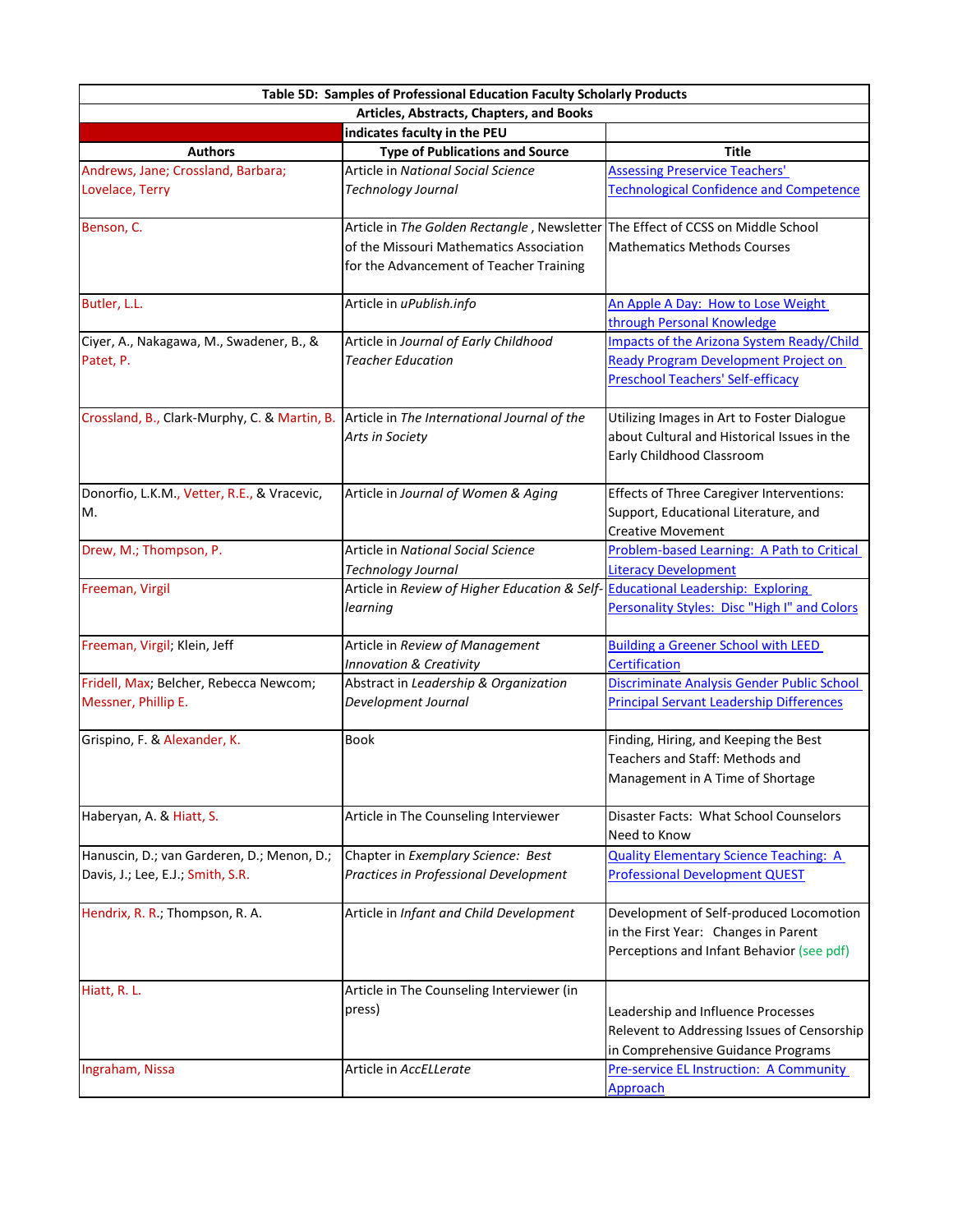|                                                                                       | Table 5D: Samples of Professional Education Faculty Scholarly Products                            |                                                                                                                                                                         |  |
|---------------------------------------------------------------------------------------|---------------------------------------------------------------------------------------------------|-------------------------------------------------------------------------------------------------------------------------------------------------------------------------|--|
| Articles, Abstracts, Chapters, and Books                                              |                                                                                                   |                                                                                                                                                                         |  |
|                                                                                       | indicates faculty in the PEU                                                                      |                                                                                                                                                                         |  |
| <b>Authors</b>                                                                        | <b>Type of Publications and Source</b>                                                            | Title                                                                                                                                                                   |  |
| Ingraham, Nissa                                                                       | Article in National Social Science Journal (in Stories of K-12 English Language Learner<br>press) | Teachers Developing through Informal<br>Collaboration within Occupational<br>Communities                                                                                |  |
| Kibler, J. & Hiatt, S.                                                                | Article in The Counseling Interviewer                                                             | Self-injurious Behaviors in the Schools:<br>Prevention and Intervention                                                                                                 |  |
| Kobialka, G.                                                                          | Teacher's Guide (contributor to) in                                                               | <b>Civil War Teacher's Guide</b>                                                                                                                                        |  |
|                                                                                       | Smithsonian American Art Museum                                                                   |                                                                                                                                                                         |  |
| Long, T. & Alexander, K.                                                              | Article in Journal of Contemporary Issues in<br><b>Education Research</b>                         | <b>Bullying: Dilemmas, Definitions, and</b><br>Solutions.                                                                                                               |  |
| Lovelace, Terry; Crossland, Barbara                                                   | Article in National Social Science Journal                                                        | Increasing Instructional Time in Social<br><b>Studies through Thematic Units</b>                                                                                        |  |
| Malm, C.; Benson, C.                                                                  | Article in Mathematics Teaching in the<br>Middle School                                           | Bring the Pythagorean Theorem "Full Circle"                                                                                                                             |  |
| Malm, C.; Benson, C.; Wall, J.                                                        | Article in Teaching Children Mathematics                                                          | The Distributive Property in Grade 3?                                                                                                                                   |  |
| Marra, R.M.; Arbaugh, E.; Lannin, J.; Abell,<br>S.; Ehlert, M.; Smith, R.; et al      | Article in International Journal of Science<br>and Mathematics Education                          | Orientations to Professional Development<br>Design and Implementation: Understanding<br>Their Relationship to PD Outcomes across<br>Multiple Projects                   |  |
| Moore, R.A.; Seeger, V.                                                               | Book                                                                                              | <b>Building Classroom Reading Communities:</b><br>Retrospective Miscue Analysis (RMA) and<br>Socratic Circles (see pdf)                                                 |  |
| Piveral, J. A.; Edmonds, C. A.; Barnes, J.                                            | Case Study in Chapter in Supervision: A<br>Collaborative Approach to Instructional                | Aligning the Stars to Dazzle (see pdf)                                                                                                                                  |  |
| Place, A. W.; Ballenger, J.; Wasonga, T. A.;<br>Piveral, J.; Edmonds, C.              | Article in International Journal of<br><b>Educational Management</b>                              | Principals' Perspectives of Social Justice in<br><b>Public Schools</b>                                                                                                  |  |
| Prinz, K.                                                                             | Chapter in Hindemith-Jahrbuch 2011/XL                                                             | Paul Hindemith's Use of Rhythm, Meter,<br>and Tonality to create Large-Scale<br>Structural Unity: A Structural Analysis of<br>the Sonata for Bass Tuba and Piano (1955) |  |
| Robertson, T. P.; Symonds, M. L.;<br>Muehlenbeing, M. P.                              | Chapter in The Surveillance and<br>Management Toolkit Workbook                                    | The Public Health Imperative: Promoting<br>Health and Preventing Lifestyle-related<br><b>Illness and Disease</b>                                                        |  |
| Robertson, T. P.; Symonds, M. L.;<br>Muehlenbeing, M. P.; Robertson, C.               | Textbook Introduction in Recreation and<br>Leisure, 2nd Edition.                                  | Health, Fitness, Wellness and Livability (see<br>pdf)                                                                                                                   |  |
| Seeger, V.; Johnson, R.D.                                                             | Chapter in Exploring Technology in Writing<br>and Writing Instruction (in press)                  | Implementing Electronic Family Message<br>Journals in Elementary Classrooms                                                                                             |  |
| Smith, S.R.; Abell, S.K.                                                              | Chapter in Perspective: Research and Tips<br>to Support Science Education                         | <b>Using Analogies in Elementary Science</b>                                                                                                                            |  |
| Steiner, Michael                                                                      | <b>Book</b>                                                                                       | Images of America: Nodaway County,<br>Missouri (see pdf)                                                                                                                |  |
| Steiner, Michael; Trout, Brent                                                        | Book                                                                                              | Images of America: Maryville, Missouri<br>(see pdf)                                                                                                                     |  |
| Sterling, L., Pratt-Hyatt, J., & Van Mullem, H. Article in The Counseling Interviewer |                                                                                                   | Pro Sport: Ticket to a Better life or<br>Perpetuating Poverty?                                                                                                          |  |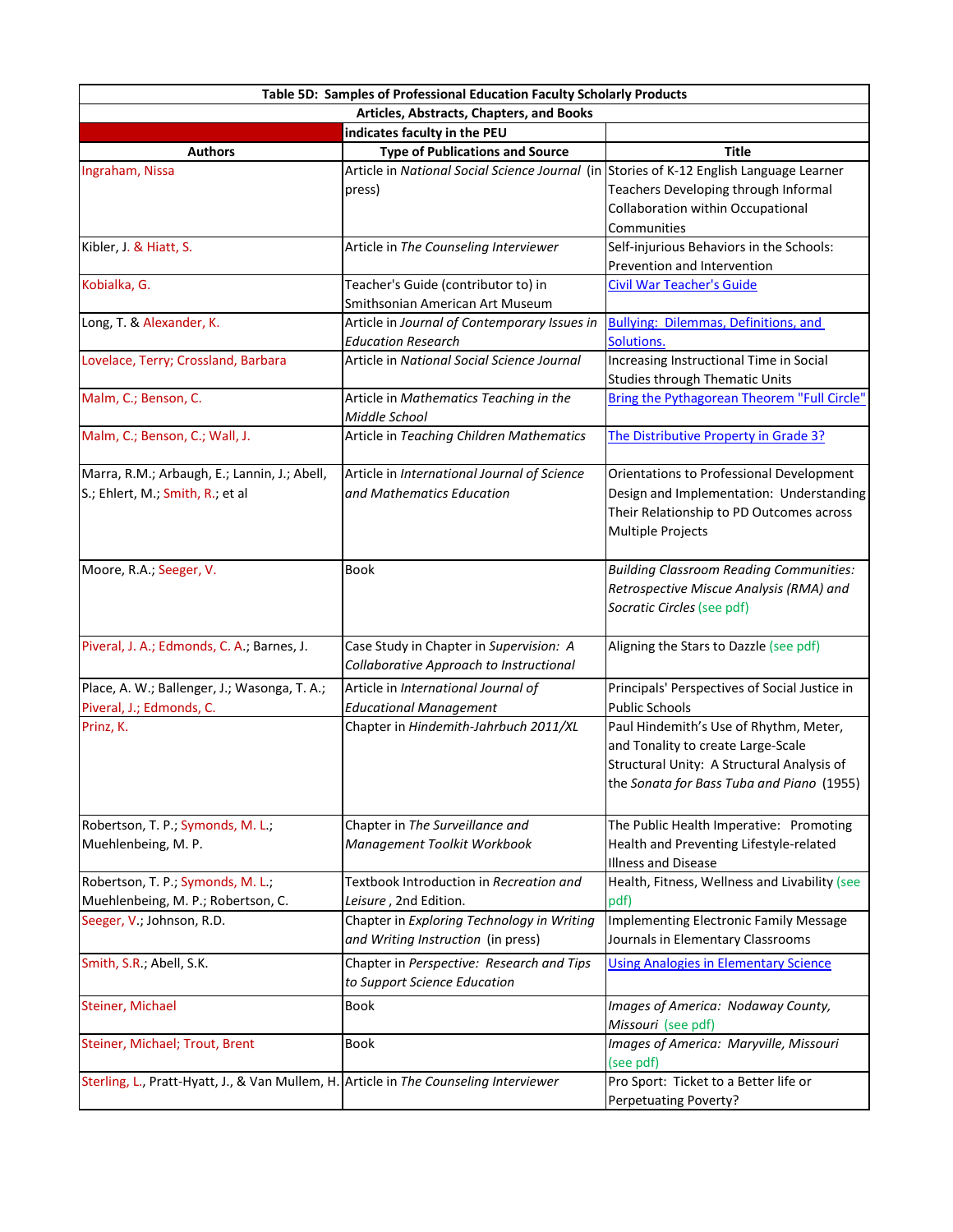| Table 5D: Samples of Professional Education Faculty Scholarly Products |                                                                                           |                                                                                                                                                                                                     |  |
|------------------------------------------------------------------------|-------------------------------------------------------------------------------------------|-----------------------------------------------------------------------------------------------------------------------------------------------------------------------------------------------------|--|
| Articles, Abstracts, Chapters, and Books                               |                                                                                           |                                                                                                                                                                                                     |  |
|                                                                        | indicates faculty in the PEU                                                              |                                                                                                                                                                                                     |  |
| <b>Authors</b>                                                         | <b>Type of Publications and Source</b>                                                    | <b>Title</b>                                                                                                                                                                                        |  |
| Sterling, L., Dimmit, E. & Van Mullem, H.                              | Article in The Counseling Interviewer                                                     | The Crisis on the Court: The Psychological<br>Pain of Career Ending Athletic Injuries                                                                                                               |  |
| Van Mullem, Sterling, L., & Peck, A.                                   | Article in Issues in Intercollegiate Athletics<br>Leadership Working Paper Series         | <b>Accurate Representation?: Media Guide</b><br><b>Images of College Student Athletes</b>                                                                                                           |  |
| Van Mullem & Sterling, L.                                              | Article in Western Society Review                                                         | What's in Your Bag of Tricks: Tips for<br>Engaging Students in a Sports Psychology<br><b>Class</b>                                                                                                  |  |
| Vetter, R., Myllykangas, S. A., Donorfio,<br>L.K.M. & Foose, A.K.      | Article in JOPERD                                                                         | Creative Movement as a Stress Reduction<br>Intervention for the Caregivers                                                                                                                          |  |
| Vetter, R. & Reusser, J. K.                                            | Article in Missouri Journal of Health,<br>Physical Education, Recreation and Dance        | Learning to Be An Effective Teacher:<br><b>Strengthening Observation Skills</b>                                                                                                                     |  |
| Vetter, R.E. & Symonds, M.L.                                           | Article in Journal of Strength and<br><b>Conditioning Research</b>                        | Correlations between Injury, Training<br>Intensity, and Physical and Mental<br><b>Exhaustion Among College Athletes (see</b><br>pdf)                                                                |  |
| Wall, T. J.; Johnson, B.; Symonds, M. L.                               | Article in Journal of Assessment and<br>Accountability in Educator Preparation            | Preparing to Pass the Physical Education<br>PRAXIS II Examination: Increasing Teacher<br>Candidate Test-wiseness, Self-efficacy, and<br>Content Knowledge in the Era of<br>Accountability (see pdf) |  |
| Zeliff, N.D.                                                           | Chapter in Online Education                                                               | Delivery Options of Online Education                                                                                                                                                                |  |
| Zeliff, N.D.                                                           | Chapter in Effective Methods of Teaching<br><b>Business Education in the 21st Century</b> | <b>Evaluating and Assessing Student</b><br>Performance (see pdf)                                                                                                                                    |  |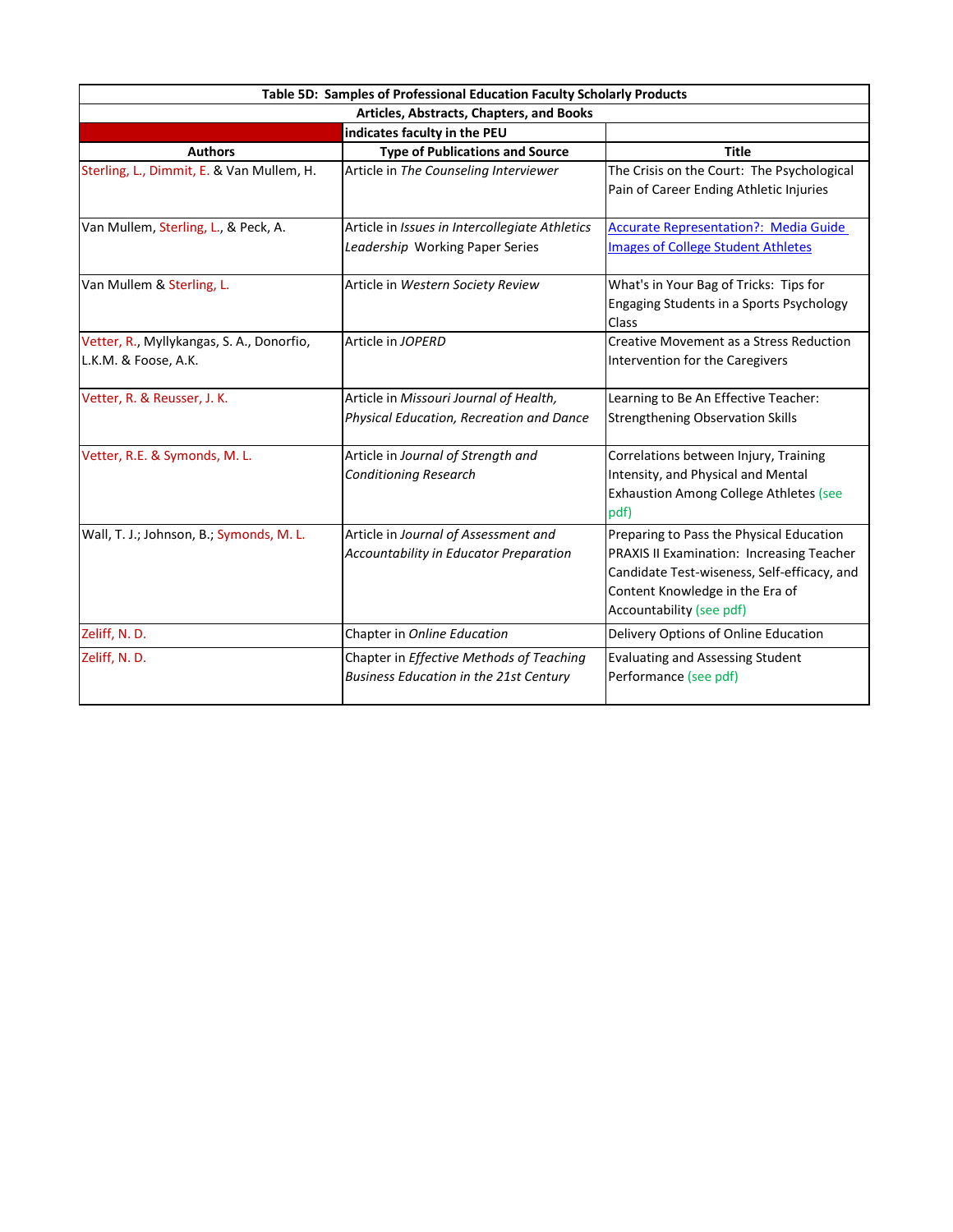| Table 5D: Samples of Professional Education Faculty Scholarly Products                                                                       |                                                                                             |                                                                                                                                                                     |  |
|----------------------------------------------------------------------------------------------------------------------------------------------|---------------------------------------------------------------------------------------------|---------------------------------------------------------------------------------------------------------------------------------------------------------------------|--|
| <b>Presentations</b>                                                                                                                         |                                                                                             |                                                                                                                                                                     |  |
| Presentor                                                                                                                                    | Level; Conference or Proceeding                                                             | <b>Title</b>                                                                                                                                                        |  |
| Andrews, J.; Crossland, B.; Drew, M.; Foley,<br>N.; Ingraham, N.; Lovelace, T.; Martin, B.;<br>McCall, C.; Nuttall, S.; Patet, P.; Thompson, | Regional; International Reading Association<br>Conference                                   | Reading About Herstory: Using Tradebooks<br>to Teach Literacy and Address the Lack of<br>Laides in Social Studies                                                   |  |
| Drew, M.; Thompson, P.                                                                                                                       | National: International Reading Association Engaging Teachers and Students in<br>Conference | Interactive Technologies as Pathways to<br>Literacy                                                                                                                 |  |
| Drew, M.; Thompson, P.                                                                                                                       | National: National Social Science<br>Association                                            | Literature + Technology = A Winning<br><b>Combination for Learning Social Studies</b>                                                                               |  |
| Farnan, Shantel; Foley, Nancy; Seeger,<br>Victoria                                                                                           | State; Missouri Council on Exceptional<br>Children Conference                               | A Collaborative Environment: Views from<br><b>Faculty and Preservice Teachers</b>                                                                                   |  |
| Farnan, Shantel; Foley, Nancy; Seeger,<br>Victoria                                                                                           | State; Missouri Council of Administrators of<br><b>Special Education</b>                    | Modeling Collaboration: A Project Between<br>Special Education and Elementary<br><b>Education Preservice Teachers</b>                                               |  |
| Foley, Nancy                                                                                                                                 | National; 33rd Annual TED Conference                                                        | <b>Addressing Continuing Teacher Shortages</b><br>through Online Teacher Preparation:<br>Lessons Learned                                                            |  |
| Fridell, M.                                                                                                                                  | National: National Social Science<br>Association                                            | Gawk and Talkand Other Secrets of<br><b>Engaging Students</b>                                                                                                       |  |
| Fridell, M.                                                                                                                                  | National: National Social Science<br>Association                                            | Jumping Jacks for the Brain Cells:<br>Motivating through Movement                                                                                                   |  |
| Fridell, M.                                                                                                                                  | National: National Social Science<br>Association                                            | The Conductivity of Creativity and<br>Productivity: Instructional Strategies That<br>Rock!                                                                          |  |
| Hendrix, R. R.                                                                                                                               | State; Gateways to Best Practices for<br>Undergraduate Research Program Directors           | Development of Research Attitudes in<br>Undergraduate Psychology Students                                                                                           |  |
| Hendrix, R. R.; Francis, A. C.                                                                                                               | National; Association for Psychological<br><b>Science Convention</b>                        | Faculty and Student Ratings for<br>Undergraduate Research Presentations at a<br>Regional Conference                                                                 |  |
| Hobbs, Michael                                                                                                                               | National; Conference on Language and<br>Literature                                          | Encountering the Fading Subject: DeLillo's<br>Falling Man and Point Omega                                                                                           |  |
| Hobbs, Michael                                                                                                                               | National; Conference on Language and<br>Literature                                          | Watch It Closely': Bishop and Stevens on<br><b>Reading American Poetry</b>                                                                                          |  |
| Ingraham, Nissa                                                                                                                              | International; FAPPI                                                                        | Perceived Echnolinguistic Vitality of the<br>English as a Second Language Teacher: A<br>Qualitative Look at Middle and High School<br>Hispanic Students' Preference |  |
| Kreizinger, J. L.                                                                                                                            | Local; Yuletide Feaste at Northwest<br>Missouri State University                            | Director and Playwright for The Hair-Raising<br>Tale of Rapunzel                                                                                                    |  |
| Kreizinger, J. L.                                                                                                                            | Local; Musical at Northwest Missouri State<br>University                                    | Director of Oklahoma!                                                                                                                                               |  |
| Kreizinger, J. L.                                                                                                                            | State; Speech and Theatre Association of<br>Missouri Annual Conference                      | Preparing Students for Successful College<br>Theatre Experiences                                                                                                    |  |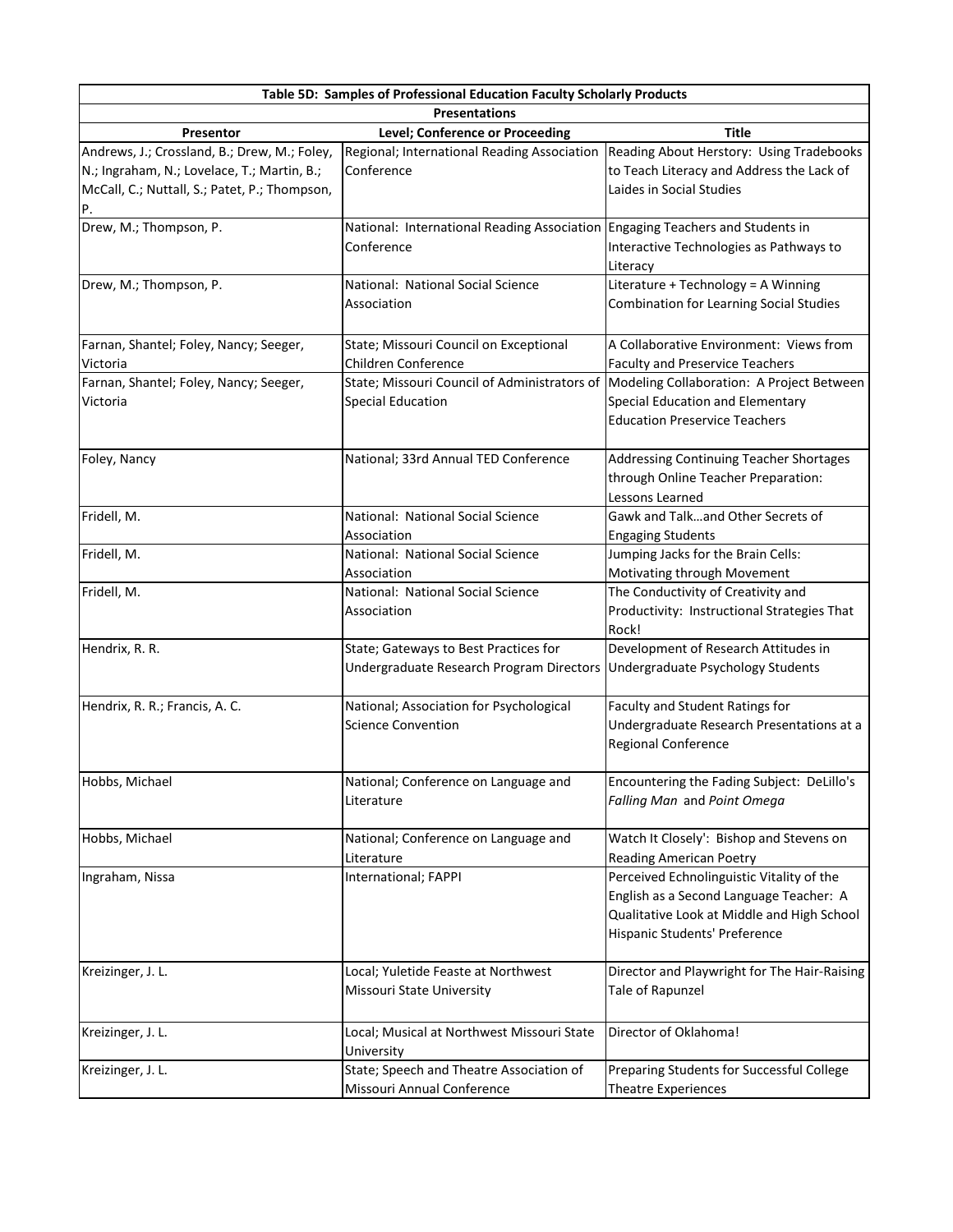|                                               | Table 5D: Samples of Professional Education Faculty Scholarly Products          |                                                                                        |  |
|-----------------------------------------------|---------------------------------------------------------------------------------|----------------------------------------------------------------------------------------|--|
| <b>Presentations</b>                          |                                                                                 |                                                                                        |  |
| Presentor                                     | Level; Conference or Proceeding                                                 | <b>Title</b>                                                                           |  |
| Lanier, Brian                                 | Regional; American Choral Directors                                             | Northwest Missouri State University                                                    |  |
|                                               | <b>Association Southwest Division Convention</b>                                | <b>Madraliers</b>                                                                      |  |
| Lanier, Brian                                 | State; Missouri Music Educators Association Northwest Missouri State University |                                                                                        |  |
|                                               | 74th Annual Clinic/Workshop                                                     | Madraliers                                                                             |  |
| Lovelace, Terry                               | National; National Social Science                                               | A Picture is Worth a Thousand Words:                                                   |  |
|                                               | Association                                                                     | Incorporating Primary Sources in                                                       |  |
|                                               |                                                                                 | <b>Elementary Social Studies Education</b>                                             |  |
| Lovelace, Terry                               | National; National Social Science                                               | <b>Engaging Elementary Students in</b>                                                 |  |
|                                               | Association                                                                     | Economics: Motivate Children with                                                      |  |
|                                               |                                                                                 | <b>Interactive Simulations</b>                                                         |  |
| Lovelace, Terry                               | National; National Social Science                                               | Explaining Poverty: Useful Interactive                                                 |  |
|                                               | Association                                                                     | Internet Resources for Elementary Social                                               |  |
|                                               |                                                                                 | <b>Studies Teachers</b>                                                                |  |
| Lovelace, Terry                               | National; National Technology and Social                                        | Using Children's Literature to Teach about                                             |  |
|                                               | <b>Science Association</b>                                                      | Child Poverty                                                                          |  |
| Lovelace, Terry                               | National; National Social Science                                               | Using Trade Books to Teach Economics to                                                |  |
|                                               | Association                                                                     | Elementary Students: Engaging Students in                                              |  |
|                                               |                                                                                 | <b>Active Learning</b>                                                                 |  |
| Lovelace, Terry; Crossland, Barbara           | National; National Social Science                                               | Virtual Field Trips Create Active Learning:                                            |  |
|                                               | Association                                                                     | Using the Internet to Engage Elementary                                                |  |
|                                               |                                                                                 | <b>Students in Social Studies</b>                                                      |  |
| Oehler, Erin                                  | State; Missouri Arts                                                            | A Quartet of Visual Artists from Missouri's<br>Far Corner                              |  |
|                                               |                                                                                 |                                                                                        |  |
| Oehler, Erin                                  | State; Lilian Yahn Gallery                                                      | Expressions: Educators' Artistic<br>Perspectives                                       |  |
| Patet, Pradnya; Martin, Barbara; Holt,        | National; NAEYC Conference                                                      | Preparing Preservice Teachers for the Real                                             |  |
| Courtney; Scarbrough, Cindy                   |                                                                                 | World: Success Stories from a Collaborative                                            |  |
|                                               |                                                                                 | Model of Early Childhood Practicum                                                     |  |
| Patet, Pradnya; Martin, Barbara               | National; NAEYC Conference                                                      | Teaching How to Think: Using Metaphors                                                 |  |
|                                               |                                                                                 | and Performance Tasks to Prepare Early                                                 |  |
|                                               |                                                                                 | <b>Childhood Educators</b>                                                             |  |
| Prinz, Kendall                                | Regional; Great Plains Regional Tuba                                            | Artist Recital Performance: Tuba                                                       |  |
|                                               | <b>Euphonium Conference</b>                                                     |                                                                                        |  |
| Prinz, Kendall                                | Local; KCI Middle Band Conference                                               | Clinician and Conductor                                                                |  |
| Seeger, Victoria                              | State; Kansas Reading Association                                               | <b>Expanding Thinking about Writing:</b>                                               |  |
|                                               | Conference                                                                      | Beginning with Strengths                                                               |  |
| Spradling, Kim                                | State; Missouri Art Education Association                                       | Paper Pop-up Manipulatives                                                             |  |
|                                               | <b>Annual Fall Conference</b>                                                   |                                                                                        |  |
| Steffens, S; Farnan, S.; Foley, N.            | National; Council for Exceptional Children                                      | Course Redesign of Introduction to Special                                             |  |
|                                               |                                                                                 | Education: Vision for Spring 2012                                                      |  |
| Steffens, S.; Nielson, C.; Doyle, L.; Nelson, | State; Council for Educational Diagnostic                                       | Selecting Your Palette: A Panel on                                                     |  |
| D.; Spencer, C.                               | Services Annual Conference                                                      | <b>Intelligence Tests</b>                                                              |  |
|                                               |                                                                                 |                                                                                        |  |
| Vetter, R.; Reusser, J.K.                     |                                                                                 | International; 2nd International Conference Effective Teaching: Developing Observation |  |
|                                               | on Education, Economy, and Society (Paris)                                      | <b>Skills for More Learning</b>                                                        |  |